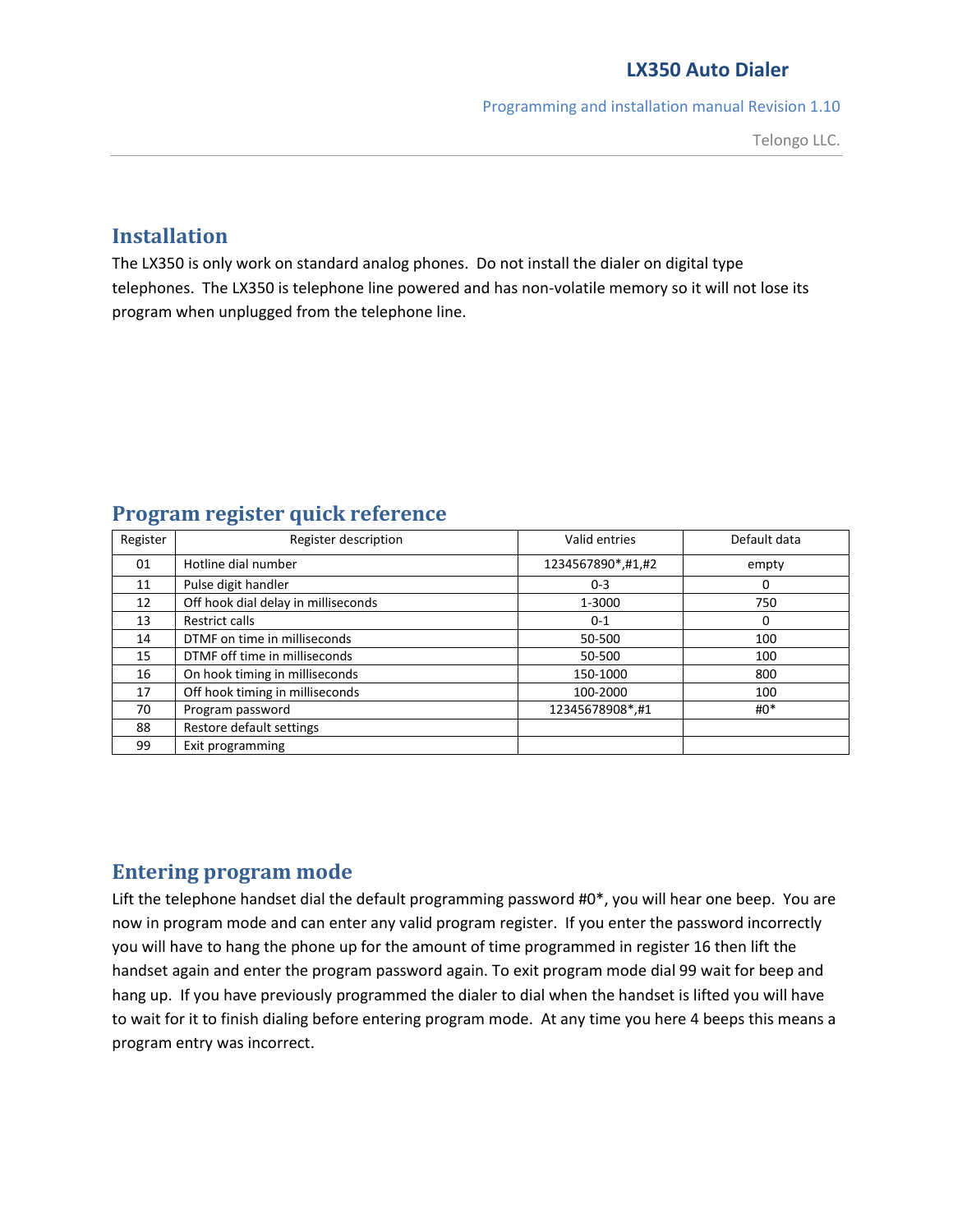Programming and installation manual Revision 1.10

# **Programming semantics**

When programming the dialer use the following semantics: First you have to be in program, this is explained in section "*Entering program mode*".

*1. Dial register number and you will hear 1 beep .*

*2. Dial program data.*

*3. Dial ## to save register entry and you will hear 2 beeps.*

Example: 01 beep 12086391595 ## beep beep. This programs the hotline dial number with 12086391595.

## **Special character entries for dial out registers**

 $#1 = #$ 

#2 = 500ms pause.

In the following registers you can use the all of the above special character entries:

01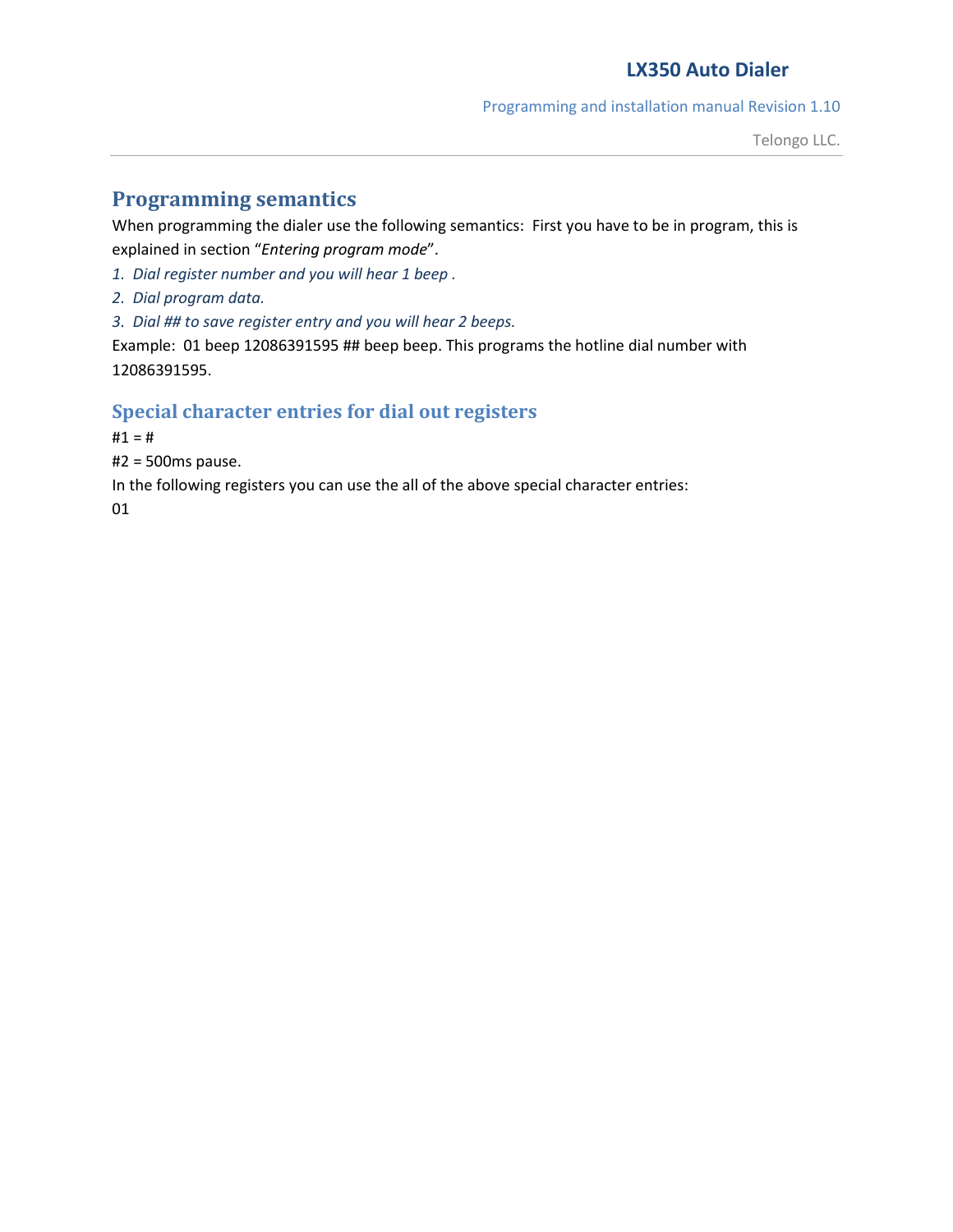#### Programming and installation manual Revision 1.10

## **Register 01 Hotline dial number**

When this register is programmed with a number the dialer will dial it automatically when the telephone handset is taken off hook.

Scenario: You want the dialer to dial 208-639-1595 when the phone goes off hook. How to:

- 1. 01 beep
- 2. 2086391595
- 3. ## beep beep

Scenario: You want the remove the hotline number you just put in. How to:

- 1. 01 beep
- 2. ## beep beep

# **Register 11 Pulse digit handler**

With this register you can tell the dialer how to handle pulse digits when received. Valid Entries:

- 0 = Process normally
- $1 =$  Ignore
- 2 = Restrict
- 3 = Dial out again as DTMF

Scenario: You want to use the dialer as a pulse to tone convertor. How to:

- 1. 11 beep
- 2. 3
- 3. ## beep beep

# **Register 12 Off hook dial delay in milliseconds**

This register comes into play when using the Hotline dial feature. This register determines the delay from when the phone goes off hook to when it dials the hotline number.

 Scenario: You want the dialer to delay 2000 milliseconds (2 seconds) before dialing hotline number. How to:

- 1. 12 beep
- 2. 2000
- 3. ## beep beep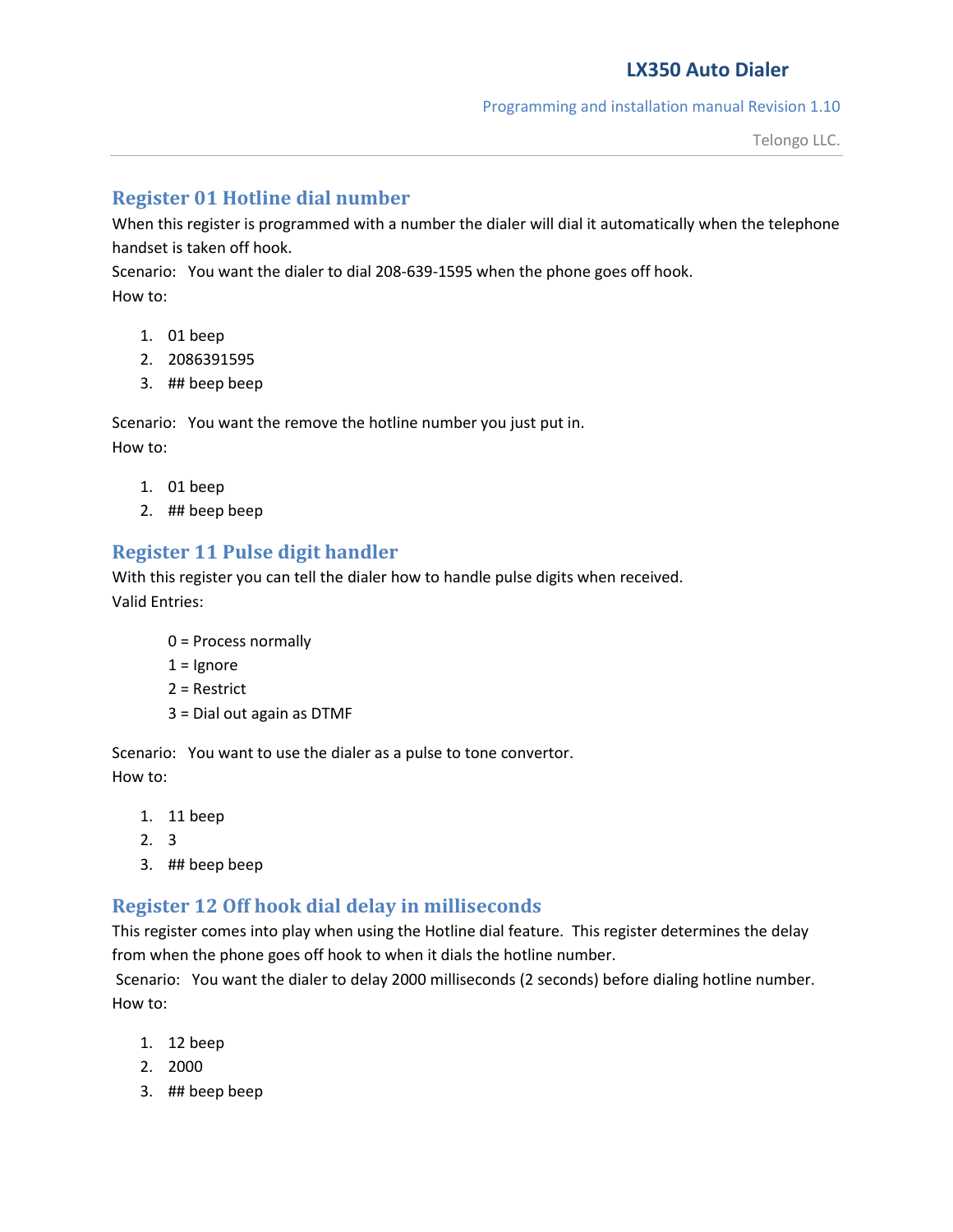#### Programming and installation manual Revision 1.10

## **Register 13 Call Restrict Mode**

With this register you can instruct the dialer to restrict all outgoing calls. Valid Entries:

- 0 = Allow outgoing calls
- 1 = Restrict outgoing calls

Scenario: You want the dialer to restrict all calls. How to:

- 1. 13 beep
- 2. 1
- 3. ## beep beep

### **Register 14 Dtmf on time in milliseconds**

This sets the duration of the dtmf tone of each digit the dialer dials. Scenario: You want the dtmf tone on time to be 50 milliseconds. How to:

- 1. 14 beep
- 2. 50
- 3. ## beep beep

### **Register 15 Dtmf off time in milliseconds**

This sets the duration of the silence period between each dtmf tone the dialer dials. Scenario: You want the dtmf tone off time to be 50 milliseconds. How to:

- 1. 15 beep
- 2. 50
- 3. ## beep beep

### **Register 16 On hook timing in milliseconds**

When the telephone receiver is placed on hook the dialer waits this amount of time before resetting for a new call.

Scenario: You want the on hook time to be 1000 milliseconds (1 second) How to:

- 1. 16 beep
- 2. 1000
- 3. ## beep beep